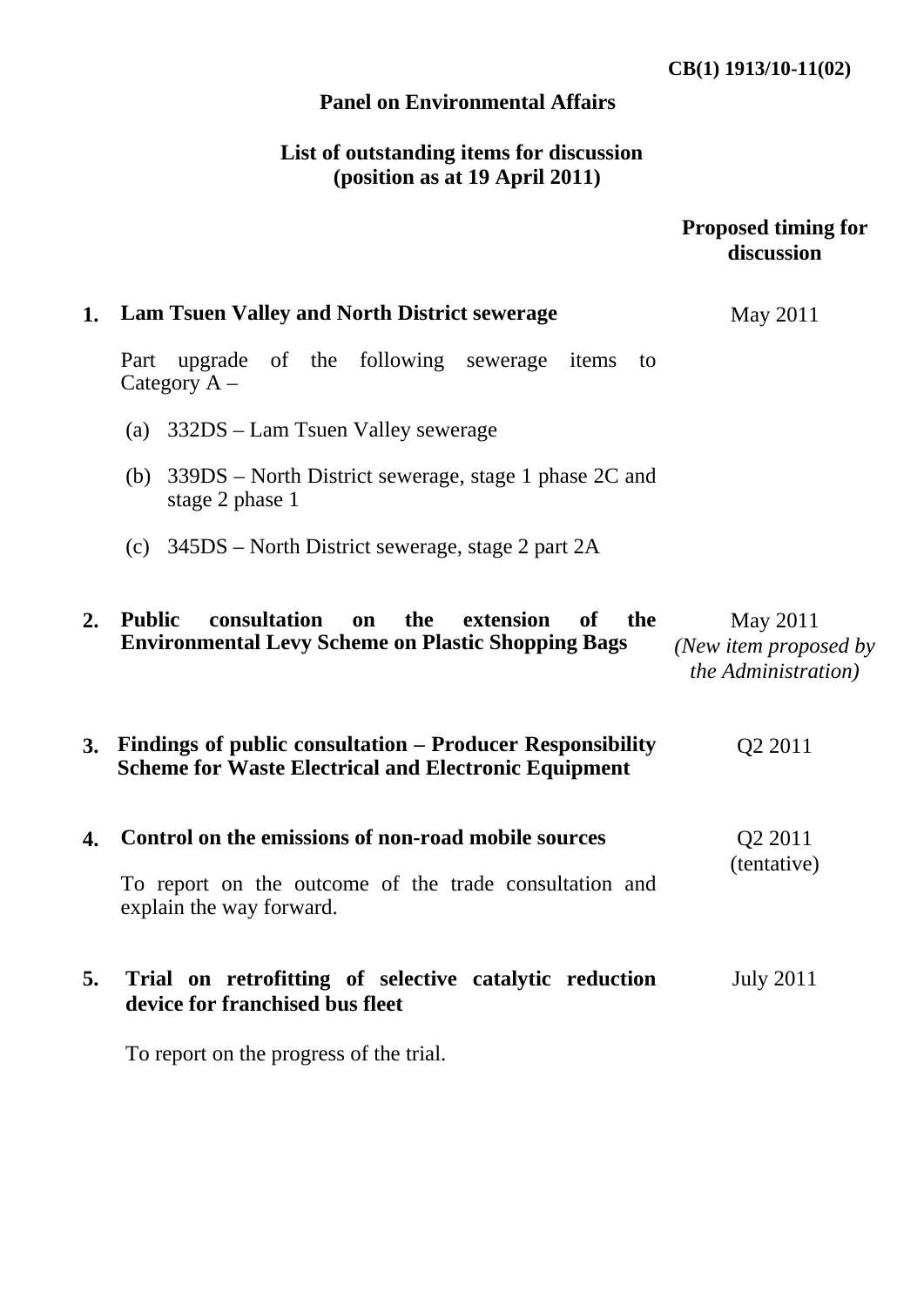#### *Proposed timing for* **discussion**

| 6.  | Consultation report on Hong Kong's Climate Change<br><b>Strategy and Action Agenda</b>                                                                                                                                                                                                | To be confirmed<br>(The item was<br>originally scheduled<br>for discussion in the<br>second quarter, 2011) |
|-----|---------------------------------------------------------------------------------------------------------------------------------------------------------------------------------------------------------------------------------------------------------------------------------------|------------------------------------------------------------------------------------------------------------|
| 7.  | Trial of local ferries using ultra low sulphur diesel                                                                                                                                                                                                                                 | To be confirmed                                                                                            |
|     | To report on the findings of the trial.                                                                                                                                                                                                                                               |                                                                                                            |
| 8.  | 353DS - Outlying Islands sewerage, stage 2 - upgrading<br>of Mui Wo Village sewerage phase 2 and Mui Wo sewage<br>treatment works                                                                                                                                                     | To be confirmed                                                                                            |
| 9.  | <b>Promoting green economy</b>                                                                                                                                                                                                                                                        | To be confirmed                                                                                            |
|     | To follow up the motions on "Developing environmental<br>industries to create job opportunities", "Proactively<br>promoting waste recovery and recycling" and "Promoting<br>green economy", which were carried at the Council<br>meetings on 4 July 2007, 2 July 2008 and 6 May 2009. |                                                                                                            |
| 10. | Measures to strengthen the control of emissions from<br>petrol and Liquefied Petroleum Gas vehicles                                                                                                                                                                                   | To be confirmed                                                                                            |
|     | (Suggest inviting the Transport Panel members to join the<br>meeting since the proposal would affect the transport<br>sector.)                                                                                                                                                        |                                                                                                            |
|     | 11. Review of the Environmental Impact Assessment system                                                                                                                                                                                                                              | To be confirmed                                                                                            |
|     | Letter from The Civic Party regarding the Environmental<br>(LC)<br>No.<br>Assessment<br>system<br>Paper<br>Impact<br>$CB(1)$ 26/09-10(01)).                                                                                                                                           | (Pending the result of a<br>Judicial Review case)                                                          |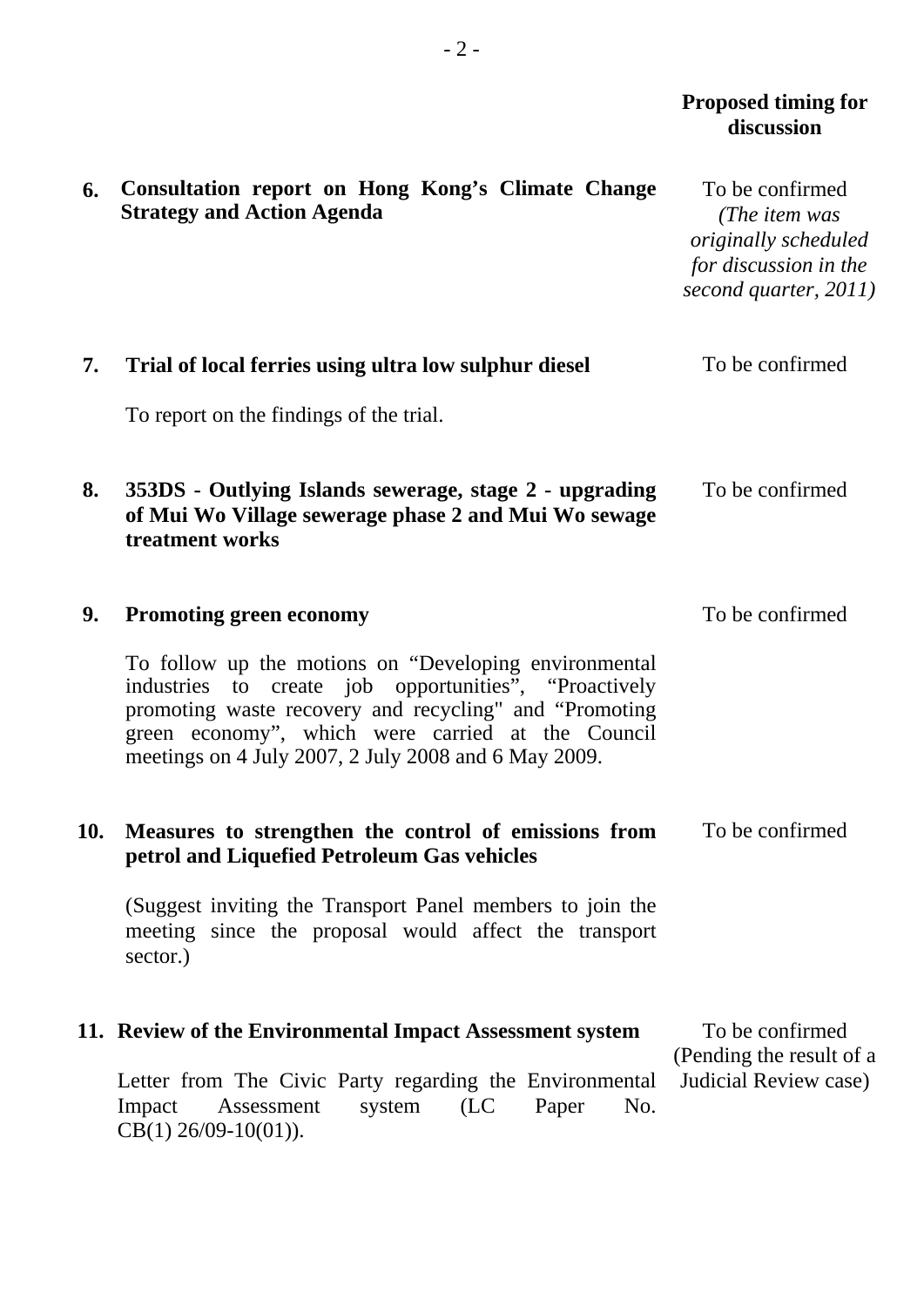### *Proposed timing for* **discussion**

| 12. Banning of fishing in Geopark                                                                                                                                                                                                                                           | To be confirmed |
|-----------------------------------------------------------------------------------------------------------------------------------------------------------------------------------------------------------------------------------------------------------------------------|-----------------|
| Referral on banning of fishing in Geopark arising from the<br>meeting between Legislative Council Members and Tai Po<br>District Council members on 3 June 2010 (LC Paper No.<br>$CB(1)$ 2817/09-10).                                                                       |                 |
| 13. Progressively restricting the sale of incandescent light<br><b>bulbs</b>                                                                                                                                                                                                | To be confirmed |
| To brief the Panel of the proposal in taking forward the plan to<br>progressively restrict the sale of incandescent light bulbs.                                                                                                                                            |                 |
| 14. Balance between development and nature conservation                                                                                                                                                                                                                     | To be confirmed |
| Members wish to be briefed on how to strike a balance<br>between development and nature conservation to prevent<br>destruction of sites of high conservation value as in the case<br>of Sai Wan and Nam San Wai                                                             |                 |
| A joint meeting with the Panel on Development to be held to<br>discuss the item.                                                                                                                                                                                            |                 |
| 15. Protection of marine ecology                                                                                                                                                                                                                                            | To be confirmed |
| Members wish to be briefed on the measures taken to protect<br>the marine environment of seabed which has been affected by<br>pollution as a result of illegal dumping, trawling etc.<br>Consideration should be given to conducting a study to<br>ascertain the situation. |                 |
| 16. Site selection for the development of the Integrated Waste<br><b>Treatment Facilities</b>                                                                                                                                                                               | To be confirmed |
| Members wish to be briefed on the latest progress in the                                                                                                                                                                                                                    |                 |

development of the Integrated Waste Treatment Facilities.